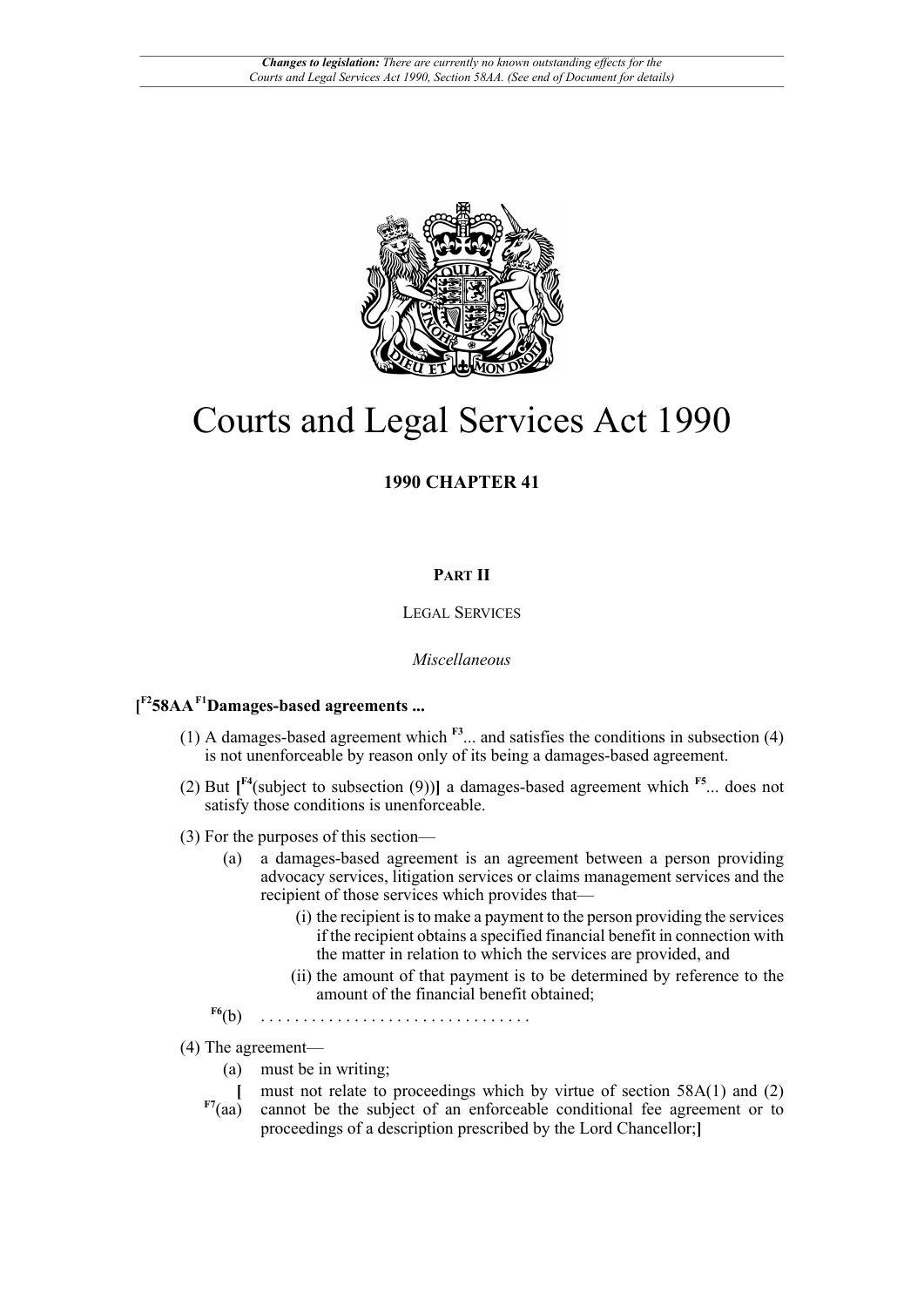#### *Changes to legislation: There are currently no known outstanding effects for the Courts and Legal Services Act 1990, Section 58AA. (See end of Document for details)*

- <span id="page-1-0"></span>(b) **[ [F8](#page-2-7)**if regulations so provide,**]** must not provide for a payment above a prescribed amount or for a payment above an amount calculated in a prescribed manner;
- (c) must comply with such other requirements as to its terms and conditions as are prescribed; and
- <span id="page-1-1"></span>(d) must be made only after the person providing services under the agreement **[ [F9](#page-2-8)**has complied with such requirements (if any) as may be prescribed as to the provision of information**]**.
- (5) Regulations under subsection (4) are to be made by the Lord Chancellor and may make different provision in relation to different descriptions of agreements.
- (6) Before making regulations under subsection (4) the Lord Chancellor must consult—
	- (a) the designated judges,
	- (b) the General Council of the Bar,
	- (c) the Law Society, and
	- (d) such other bodies as the Lord Chancellor considers appropriate.
- <span id="page-1-2"></span>**[** Rules of court may make provision with respect to the assessment of costs in **[F10](#page-2-9)**(6A) proceedings where a party in whose favour a costs order is made has entered into a damages-based agreement in connection with the proceedings.**]**
	- (7) In this section—

"payment" includes a transfer of assets and any other transfer of money's worth (and the reference in subsection (4)(b) to a payment above a prescribed amount, or above an amount calculated in a prescribed manner, is to be construed accordingly);

<span id="page-1-3"></span>"claims management services" has the same meaning as in **[ [F11](#page-2-10)** the Financial Services and Markets Act 2000 (see section 419A of that Act)**]**.

- **[** In this section (and in the definitions of "advocacy services" and "litigation services"
- <span id="page-1-4"></span>**[F12](#page-2-11)**(7A) as they apply for the purposes of this section) "proceedings" includes any sort of proceedings for resolving disputes (and not just proceedings in a court), whether commenced or contemplated.**]**
	- (8) Nothing in this section applies to an agreement entered into before the coming into force of the first regulations made under subsection (4).**]**
- <span id="page-1-5"></span>**[ [F13](#page-2-12)**(9) Where section 57 of the Solicitors Act 1974 (non-contentious business agreements between solicitor and client) applies to a damages-based agreement other than one relating to an employment matter, subsections (1) and (2) of this section do not make it unenforceable.
	- (10) For the purposes of subsection (9) a damages-based agreement relates to an employment matter if the matter in relation to which the services are provided is a matter that is, or could become, the subject of proceedings before an employment tribunal.**]**
- <span id="page-1-6"></span>**[ [F14](#page-2-13)**(11) Subsection (1) is subject to section 47C(8) of the Competition Act 1998.**]**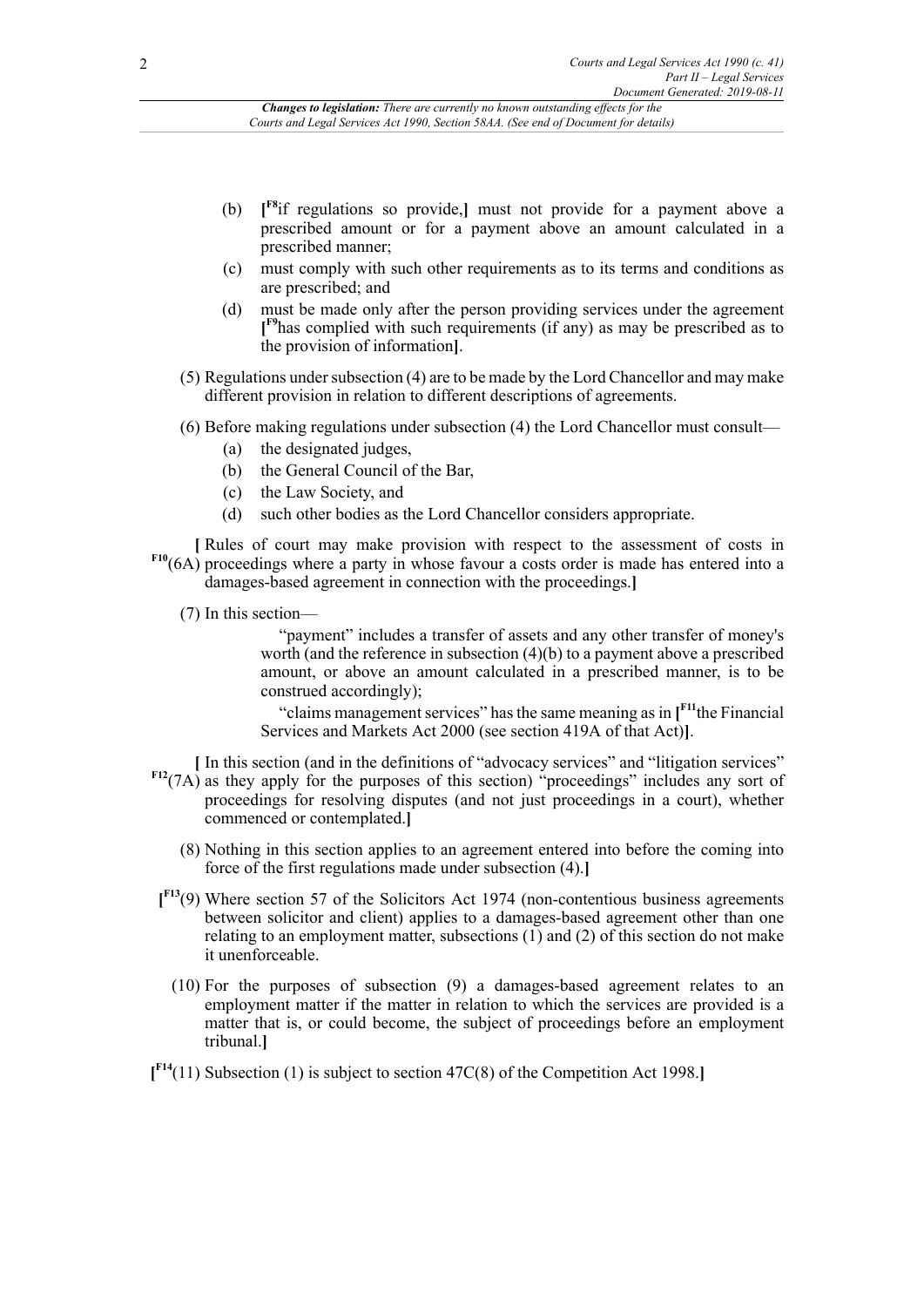*Changes to legislation: There are currently no known outstanding effects for the Courts and Legal Services Act 1990, Section 58AA. (See end of Document for details)*

#### **Textual Amendments**

- <span id="page-2-1"></span>**[F1](#page-0-0)** Words in s. 58AA heading omitted (19.1.2013 for specified purposes, 1.4.2013 in so far as not already in force) by virtue of Legal Aid, Sentencing and [Punishment](http://www.legislation.gov.uk/id/ukpga/2012/10) of Offenders Act 2012 (c. 10), **ss. [45\(11\)](http://www.legislation.gov.uk/id/ukpga/2012/10/section/45/11)**, [151\(1\)](http://www.legislation.gov.uk/id/ukpga/2012/10/section/151/1) (with [s. 45\(13\)](http://www.legislation.gov.uk/id/ukpga/2012/10/section/45/13)); [S.I. 2013/77](http://www.legislation.gov.uk/id/uksi/2013/77), [arts. 2\(1\)\(b\),](http://www.legislation.gov.uk/id/uksi/2013/77/article/2/1/b) [3\(b\)](http://www.legislation.gov.uk/id/uksi/2013/77/article/3/b)
- <span id="page-2-0"></span>**F2** S. 58AA inserted (12.11.2009) by [Coroners and Justice Act 2009 \(c. 25\)](http://www.legislation.gov.uk/id/ukpga/2009/25), **[ss. 154\(2\)](http://www.legislation.gov.uk/id/ukpga/2009/25/section/154/2)**, [182\(1\)\(e\)](http://www.legislation.gov.uk/id/ukpga/2009/25/section/182/1/e) (with [s.](http://www.legislation.gov.uk/id/ukpga/2009/25/section/180) [180](http://www.legislation.gov.uk/id/ukpga/2009/25/section/180), [Sch. 22\)](http://www.legislation.gov.uk/id/ukpga/2009/25/schedule/22)
- <span id="page-2-2"></span>**[F3](#page-0-1)** Words in s. 58AA(1) omitted (19.1.2013 for specified purposes, 1.4.2013 in so far as not already in force) by virtue of Legal Aid, Sentencing and [Punishment](http://www.legislation.gov.uk/id/ukpga/2012/10) of Offenders Act 2012 (c. 10), **[ss. 45\(2\)](http://www.legislation.gov.uk/id/ukpga/2012/10/section/45/2)**, [151\(1\)](http://www.legislation.gov.uk/id/ukpga/2012/10/section/151/1) (with [s. 45\(13\)](http://www.legislation.gov.uk/id/ukpga/2012/10/section/45/13)); [S.I. 2013/77](http://www.legislation.gov.uk/id/uksi/2013/77), [arts. 2\(1\)\(b\),](http://www.legislation.gov.uk/id/uksi/2013/77/article/2/1/b) [3\(b\)](http://www.legislation.gov.uk/id/uksi/2013/77/article/3/b)
- <span id="page-2-3"></span>**[F4](#page-0-2)** Words in s. 58AA(2) inserted (19.1.2013 for specified purposes, 1.4.2013 in so far as not already in force) by Legal Aid, Sentencing and [Punishment](http://www.legislation.gov.uk/id/ukpga/2012/10) of Offenders Act 2012 (c. 10), **[ss. 45\(3\)\(a\)](http://www.legislation.gov.uk/id/ukpga/2012/10/section/45/3/a)**, [151\(1\)](http://www.legislation.gov.uk/id/ukpga/2012/10/section/151/1) (with [s. 45\(13\)\)](http://www.legislation.gov.uk/id/ukpga/2012/10/section/45/13); [S.I. 2013/77,](http://www.legislation.gov.uk/id/uksi/2013/77) [arts. 2\(1\)\(b\)](http://www.legislation.gov.uk/id/uksi/2013/77/article/2/1/b), [3\(b\)](http://www.legislation.gov.uk/id/uksi/2013/77/article/3/b)
- <span id="page-2-4"></span>**[F5](#page-0-3)** Words in s. 58AA(2) omitted (19.1.2013 for specified purposes, 1.4.2013 in so far as not already in force) by virtue of Legal Aid, Sentencing and [Punishment](http://www.legislation.gov.uk/id/ukpga/2012/10) of Offenders Act 2012 (c. 10), **[ss. 45\(3\)\(b\)](http://www.legislation.gov.uk/id/ukpga/2012/10/section/45/3/b)**, [151\(1\)](http://www.legislation.gov.uk/id/ukpga/2012/10/section/151/1) (with [s. 45\(13\)](http://www.legislation.gov.uk/id/ukpga/2012/10/section/45/13)); [S.I. 2013/77](http://www.legislation.gov.uk/id/uksi/2013/77), [arts. 2\(1\)\(b\),](http://www.legislation.gov.uk/id/uksi/2013/77/article/2/1/b) [3\(b\)](http://www.legislation.gov.uk/id/uksi/2013/77/article/3/b)
- <span id="page-2-5"></span>**[F6](#page-0-4)** S. 58AA(3)(b) omitted (19.1.2013 for specified purposes, 1.4.2013 in so far as not already in force) by virtue of Legal Aid, Sentencing and [Punishment](http://www.legislation.gov.uk/id/ukpga/2012/10) of Offenders Act 2012 (c. 10), **[ss. 45\(4\)](http://www.legislation.gov.uk/id/ukpga/2012/10/section/45/4)**, [151\(1\)](http://www.legislation.gov.uk/id/ukpga/2012/10/section/151/1) (with [s. 45\(13\)\)](http://www.legislation.gov.uk/id/ukpga/2012/10/section/45/13); [S.I. 2013/77,](http://www.legislation.gov.uk/id/uksi/2013/77) [arts. 2\(1\)\(b\)](http://www.legislation.gov.uk/id/uksi/2013/77/article/2/1/b), [3\(b\)](http://www.legislation.gov.uk/id/uksi/2013/77/article/3/b)
- <span id="page-2-6"></span>**[F7](#page-0-5)** S. 58AA(4)(aa) inserted (19.1.2013 for specified purposes, 1.4.2013 in so far as not already in force) by Legal Aid, Sentencing and [Punishment](http://www.legislation.gov.uk/id/ukpga/2012/10) of Offenders Act 2012 (c. 10), **[ss. 45\(5\)](http://www.legislation.gov.uk/id/ukpga/2012/10/section/45/5)**, [151\(1\)](http://www.legislation.gov.uk/id/ukpga/2012/10/section/151/1) (with [s.](http://www.legislation.gov.uk/id/ukpga/2012/10/section/45/13) [45\(13\)\)](http://www.legislation.gov.uk/id/ukpga/2012/10/section/45/13); [S.I. 2013/77,](http://www.legislation.gov.uk/id/uksi/2013/77) [arts. 2\(1\)\(b\)](http://www.legislation.gov.uk/id/uksi/2013/77/article/2/1/b), [3\(b\)](http://www.legislation.gov.uk/id/uksi/2013/77/article/3/b)
- <span id="page-2-7"></span>**[F8](#page-1-0)** Words in s. 58AA(4)(b) inserted (19.1.2013 for specified purposes, 1.4.2013 in so far as not already in force) by Legal Aid, Sentencing and [Punishment](http://www.legislation.gov.uk/id/ukpga/2012/10) of Offenders Act 2012 (c. 10), **[ss. 45\(6\)](http://www.legislation.gov.uk/id/ukpga/2012/10/section/45/6)**, [151\(1\)](http://www.legislation.gov.uk/id/ukpga/2012/10/section/151/1) (with [s. 45\(13\)\)](http://www.legislation.gov.uk/id/ukpga/2012/10/section/45/13); [S.I. 2013/77,](http://www.legislation.gov.uk/id/uksi/2013/77) [arts. 2\(1\)\(b\)](http://www.legislation.gov.uk/id/uksi/2013/77/article/2/1/b), [3\(b\)](http://www.legislation.gov.uk/id/uksi/2013/77/article/3/b)
- <span id="page-2-8"></span>**[F9](#page-1-1)** Words in s. 58AA(4)(d) substituted (19.1.2013 for specified purposes, 1.4.2013 in so far as not already in force) by Legal Aid, Sentencing and [Punishment](http://www.legislation.gov.uk/id/ukpga/2012/10) of Offenders Act 2012 (c. 10), **[ss. 45\(7\)](http://www.legislation.gov.uk/id/ukpga/2012/10/section/45/7)**, [151\(1\)](http://www.legislation.gov.uk/id/ukpga/2012/10/section/151/1) (with [s. 45\(13\)\)](http://www.legislation.gov.uk/id/ukpga/2012/10/section/45/13); [S.I. 2013/77,](http://www.legislation.gov.uk/id/uksi/2013/77) [arts. 2\(1\)\(b\)](http://www.legislation.gov.uk/id/uksi/2013/77/article/2/1/b), [3\(b\)](http://www.legislation.gov.uk/id/uksi/2013/77/article/3/b)
- <span id="page-2-9"></span>**[F10](#page-1-2)** S. 58AA(6A) inserted (1.10.2012) by Legal Aid, Sentencing and [Punishment](http://www.legislation.gov.uk/id/ukpga/2012/10) of Offenders Act 2012 [\(c. 10\)](http://www.legislation.gov.uk/id/ukpga/2012/10), **[ss. 45\(8\)](http://www.legislation.gov.uk/id/ukpga/2012/10/section/45/8)**, [151\(1\)](http://www.legislation.gov.uk/id/ukpga/2012/10/section/151/1) (with [s. 45\(13\)\)](http://www.legislation.gov.uk/id/ukpga/2012/10/section/45/13); [S.I. 2012/2412,](http://www.legislation.gov.uk/id/uksi/2012/2412) [art. 2\(a\)](http://www.legislation.gov.uk/id/uksi/2012/2412/article/2/a)
- <span id="page-2-10"></span>**[F11](#page-1-3)** Words in s. 58AA(7) substituted (29.11.2018 for specified purposes, 1.4.2019 in so far as not already in force) by [The Financial Services and Markets Act 2000 \(Claims Management Activity\) Order 2018](http://www.legislation.gov.uk/id/uksi/2018/1253) [\(S.I. 2018/1253\),](http://www.legislation.gov.uk/id/uksi/2018/1253) [arts. 1\(2\)](http://www.legislation.gov.uk/id/uksi/2018/1253/article/1/2)[\(3\)](http://www.legislation.gov.uk/id/uksi/2018/1253/article/1/3), **[90](http://www.legislation.gov.uk/id/uksi/2018/1253/article/90)** (with [arts. 106](http://www.legislation.gov.uk/id/uksi/2018/1253/article/106), [107](http://www.legislation.gov.uk/id/uksi/2018/1253/article/107))
- <span id="page-2-11"></span>**[F12](#page-1-4)** S. 58AA(7A) inserted (19.1.2013 for specified purposes, 1.4.2013 in so far as not already in force) by Legal Aid, Sentencing and [Punishment](http://www.legislation.gov.uk/id/ukpga/2012/10) of Offenders Act 2012 (c. 10), **[ss. 45\(9\)](http://www.legislation.gov.uk/id/ukpga/2012/10/section/45/9)**, [151\(1\)](http://www.legislation.gov.uk/id/ukpga/2012/10/section/151/1) (with [s.](http://www.legislation.gov.uk/id/ukpga/2012/10/section/45/13) [45\(13\)\)](http://www.legislation.gov.uk/id/ukpga/2012/10/section/45/13); [S.I. 2013/77,](http://www.legislation.gov.uk/id/uksi/2013/77) [arts. 2\(1\)\(b\)](http://www.legislation.gov.uk/id/uksi/2013/77/article/2/1/b), [3\(b\)](http://www.legislation.gov.uk/id/uksi/2013/77/article/3/b)
- <span id="page-2-12"></span>**[F13](#page-1-5)** S. 58AA(9)(10) inserted (19.1.2013 for specified purposes, 1.4.2013 in so far as not already in force) by Legal Aid, Sentencing and [Punishment](http://www.legislation.gov.uk/id/ukpga/2012/10) of Offenders Act 2012 (c. 10), **[ss. 45\(10\)](http://www.legislation.gov.uk/id/ukpga/2012/10/section/45/10)**, [151\(1\)](http://www.legislation.gov.uk/id/ukpga/2012/10/section/151/1) (with [s.](http://www.legislation.gov.uk/id/ukpga/2012/10/section/45/13) [45\(13\)\)](http://www.legislation.gov.uk/id/ukpga/2012/10/section/45/13); [S.I. 2013/77,](http://www.legislation.gov.uk/id/uksi/2013/77) [arts. 2\(1\)\(b\)](http://www.legislation.gov.uk/id/uksi/2013/77/article/2/1/b), [3\(b\)](http://www.legislation.gov.uk/id/uksi/2013/77/article/3/b)
- <span id="page-2-13"></span>**[F14](#page-1-6)** S. 58AA(11) inserted (1.10.2015) by [Consumer Rights Act 2015 \(c. 15\)](http://www.legislation.gov.uk/id/ukpga/2015/15), [s. 100\(5\),](http://www.legislation.gov.uk/id/ukpga/2015/15/section/100/5) **[Sch. 8 para. 37](http://www.legislation.gov.uk/id/ukpga/2015/15/schedule/8/paragraph/37)**; [S.I. 2015/1630,](http://www.legislation.gov.uk/id/uksi/2015/1630) [art. 3\(j\)](http://www.legislation.gov.uk/id/uksi/2015/1630/article/3/j)